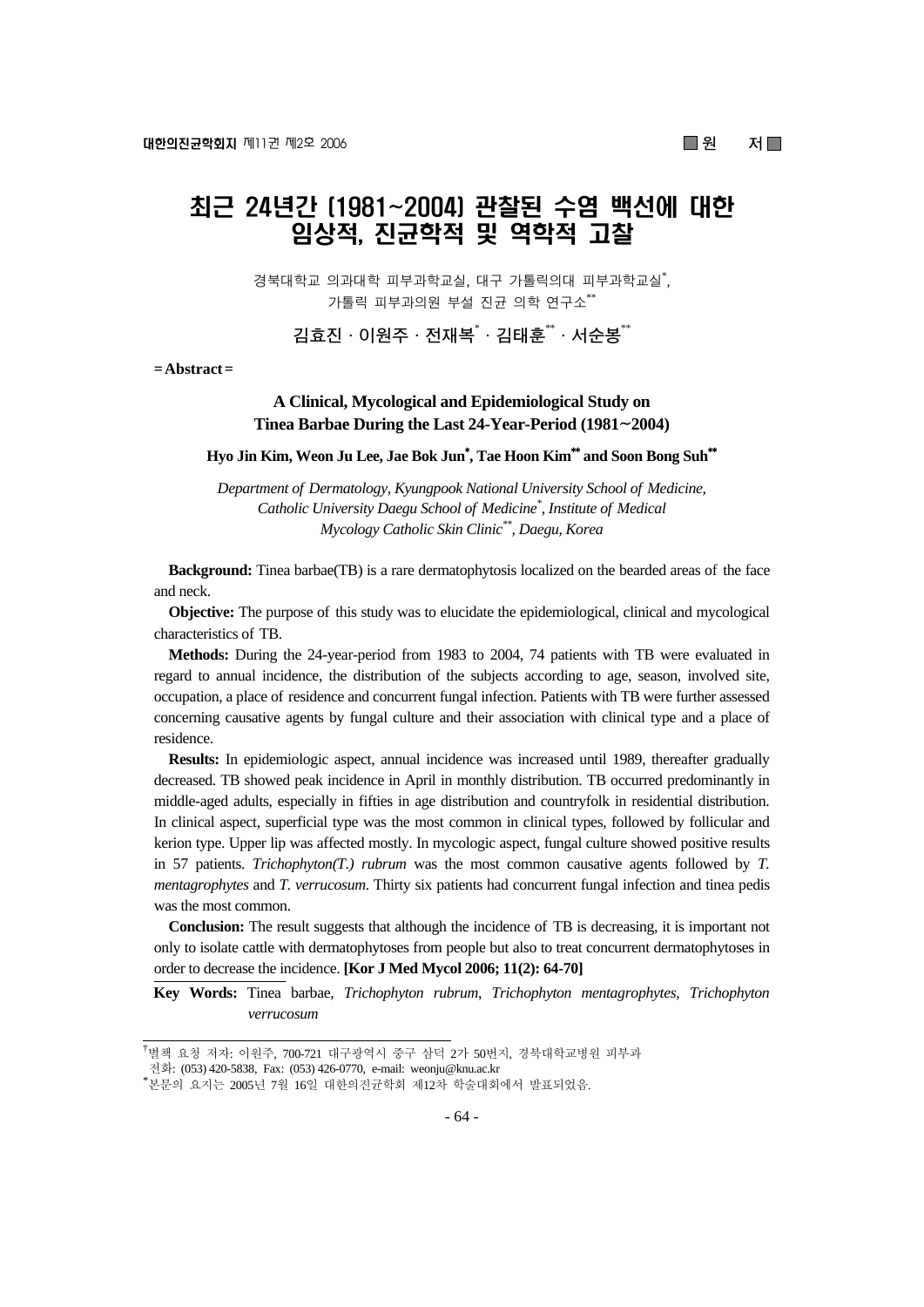#### 서 론

수염 백선은 안면부 및 경부의 수염부에 국한되어 나타나는 표재성 진균감염증으로, 안면부 및 경부에 성모가 나는 사춘기 이상의 남성에만 적용된다. 이 질환은 호동물성 및 호인성 진균 모두에 의해서 발 생이 가능하며 열대기후에서 호발하는 것으로 알려 져 있다12. 수염 백선은 다른 피부질환들과 감별이 쉽지 않아 진단을 위해서는 KOH 검사나 진균배양 과 같은 진균학적 검사가 필수적이다. 국내에서는 이 등3에 의하여 처음 보고된 이후 드물게 보고되어 왔으나<sup>4</sup> , 수염 백선의 임상적 특징, 진균학적 소견 등에 대한 광범위한 보고는 없었다.

이에 저자들은 수염 백선의 임상 양상 및 진균학 적 소견에 대해 살펴보고자 1981년부터 2004년까지 대구 가톨릭 피부과의원을 내원한 환자 중 임상 소 견 및 KOH 진균검사상 수염 백선으로 진단된 환자 76명을 대상으로 연구를 시행하였다.

## 대상 및 방법

#### 1. 대 상

1981년 1월부터 2004년 12월까지 대구 가톨릭 피부과의원을 내원한 환자 중 임상적으로 수염 백선 이 의심되었고, KOH 진균검사에서 양성 소견을 보 였던 76명을 대상으로 하였다.

2. 방 법

1) 의무기록지 조사 수염 백선으로 진단받았던 환자의 진료 기록부를 이용하여 후향적 조사를 시행하였으며, 필요시 전화 조사를 병행하였다. 각 대상자에 대해 연도별 발생 빈도, 연령별, 월별 및 계절별 분포, 발생 부위, 거 주지, 임상형, 직업의 분포 그리고 병발 백선의 유 무 및 그 종류에 대해 조사하였다. 임상형은 농포성 결절로 나타나는 심재형 (Fig. 1A), 가피성 판, 농포 의 양상을 보이는 표재형 (Fig. 1B), 모낭성 구진으 로 나타나는 모공형 (Fig. 1C)의 세 가지 형태로 나 누었으며 임상형과 연령, 계절, 거주지와의 상관성 에 대해서도 조사하였다.

2) 진균학적 검사

KOH 검사는 환자의 피부 병변 부위를 70% 알 코올로 소독한 후 인설, 농, 모발을 채취하여 20% KOH 용액으로 녹여 균사를 확인하였다. 진균배 양검사는 균종의 배양과 동정을 위해서 가검물을 Potato dextrose agar-corn meal-tween 80 배지에 접종 한 뒤 26℃에서 3~4주간 배양한 후 배양된 집락의 육안적 형태를 관찰하고 lactophenol cotton blue로 염색하여 현미경으로 관찰하여 동정하였다. 진균학 적 검사를 바탕으로 배양된 균주와 임상형, 거주지 와의 상관성에 대해 조사하였다. 또한 안면부 및 경 부의 수염부 이외에도 진균감염이 의심되는 부위에 대해서도 진균학적 검사를 동일하게 시행하였다.

#### 결 과

#### 1. 연도별 발생건수

수염 백선은 1981년 처음 환자가 등록된 이 후 계 속 증가하는 양상을 보였으며 1988년과 1991년에는 8명으로 정점을 이루다가 이 후 감소하는 추세였다 (Fig. 2).



**Fig. 1.** Three clinical types of tinea barbae. **A.** Superficial type **B.** Follicular type **C.** Kerion type.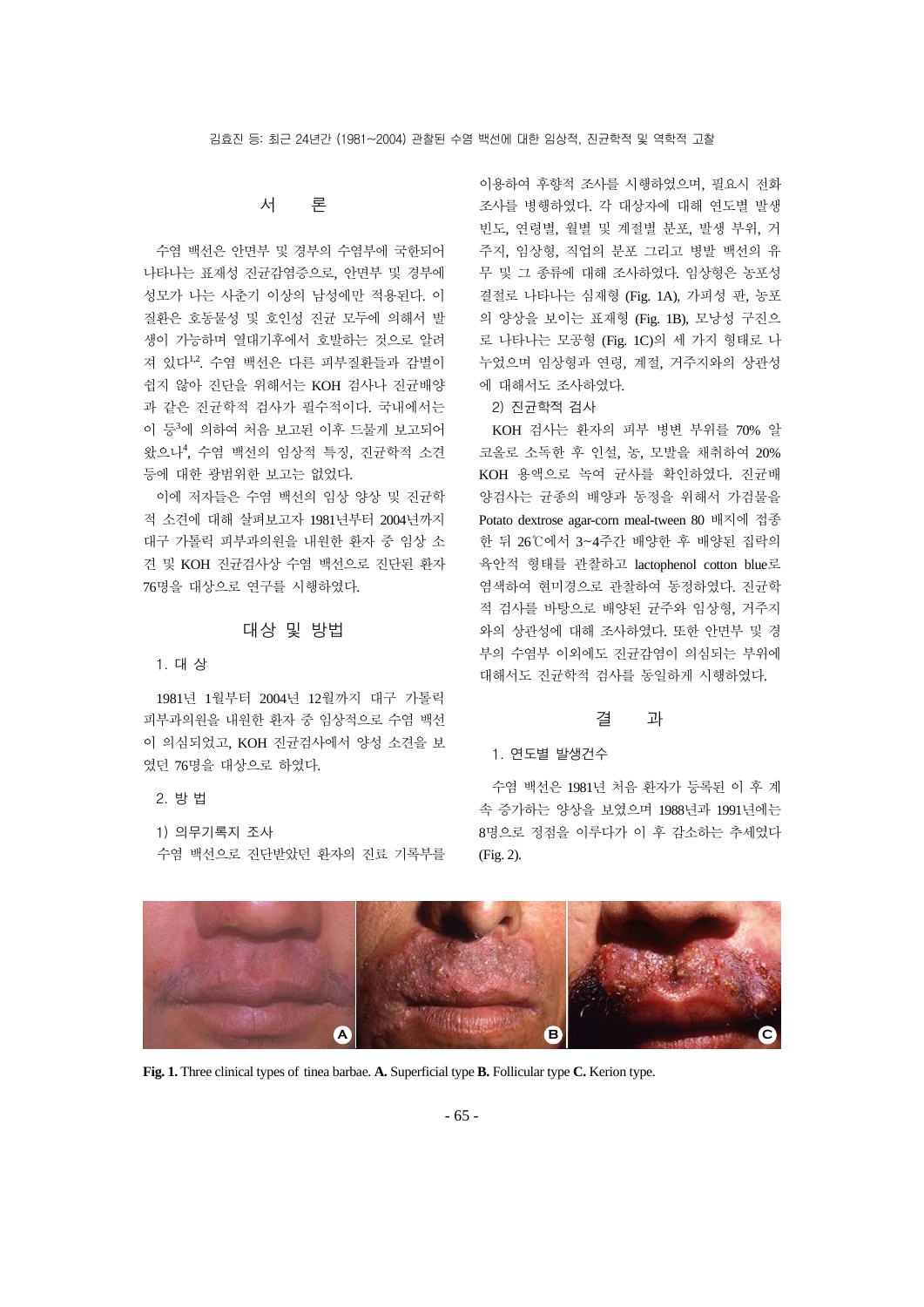

**Fig. 2.** Annual incidence of tinea barbae from 1981 to 2004.



**Fig. 3.** Distribution in patients with tinea barbae according to age.

#### 2. 연령별 분포

연령별로는 50대가 28명 (36.8%)으로 가장 많았 으며 40대 (16명, 21.1%), 30대 (12명, 5.8%)의 순으 로 나타났다. 환자 가운데 최고 연령은 77세, 최소 연령은 20세였다. 연령층을 40세 미만을 청년층, 40 세 이상 60세 미만을 중년층, 60세 이상을 노년층으 로 정의하였을 때, 중년층이 44명 (57.9%)으로 가장 많았으며, 청년층 (18명, 23.7%), 노년층 (14명, 18.4%) 의 순으로 나타났다 (Fig. 3).

#### 3. 월별 및 계절별 분포

월별로는 4월이 13명으로 가장 많았고 그 다음이 10월이었다. 계절별로는 봄에 23명으로 가장 많았고 여름이 15명으로 가장 적었다 (Fig. 4).



**Fig. 4.** Monthly and seasonal incidence of tinea barbae.



**Fig. 5.** Distribution in patients with tinea barbae according to involved site. (UL: upper lip, C: chin, SM: submental area)

#### 4. 부위별 발생빈도

수염 백선이 윗입술에서 발생한 예는 50명으로 가장 많았고, 턱에 발생한 경우가 11명이었으며, 윗입술과 턱에 동시에 발생한 경우도 14명이었다. 그리고 턱과 턱밑에 발생한 경우도 1명 관찰되었다 (Fig. 5).

#### 5. 거주지별 분포

환자의 거주지는 농촌인 경우가 46명, 대도시 20 명, 중소도시 10명의 순이었다 (Table 1).

#### 6. 임상형

전체 76명 중 70명에서 임상형이 파악되었다. 임 상형 중 모공형이 34명으로 가장 많았으며 심재형 (27명), 표재형 (9명)의 순이었다.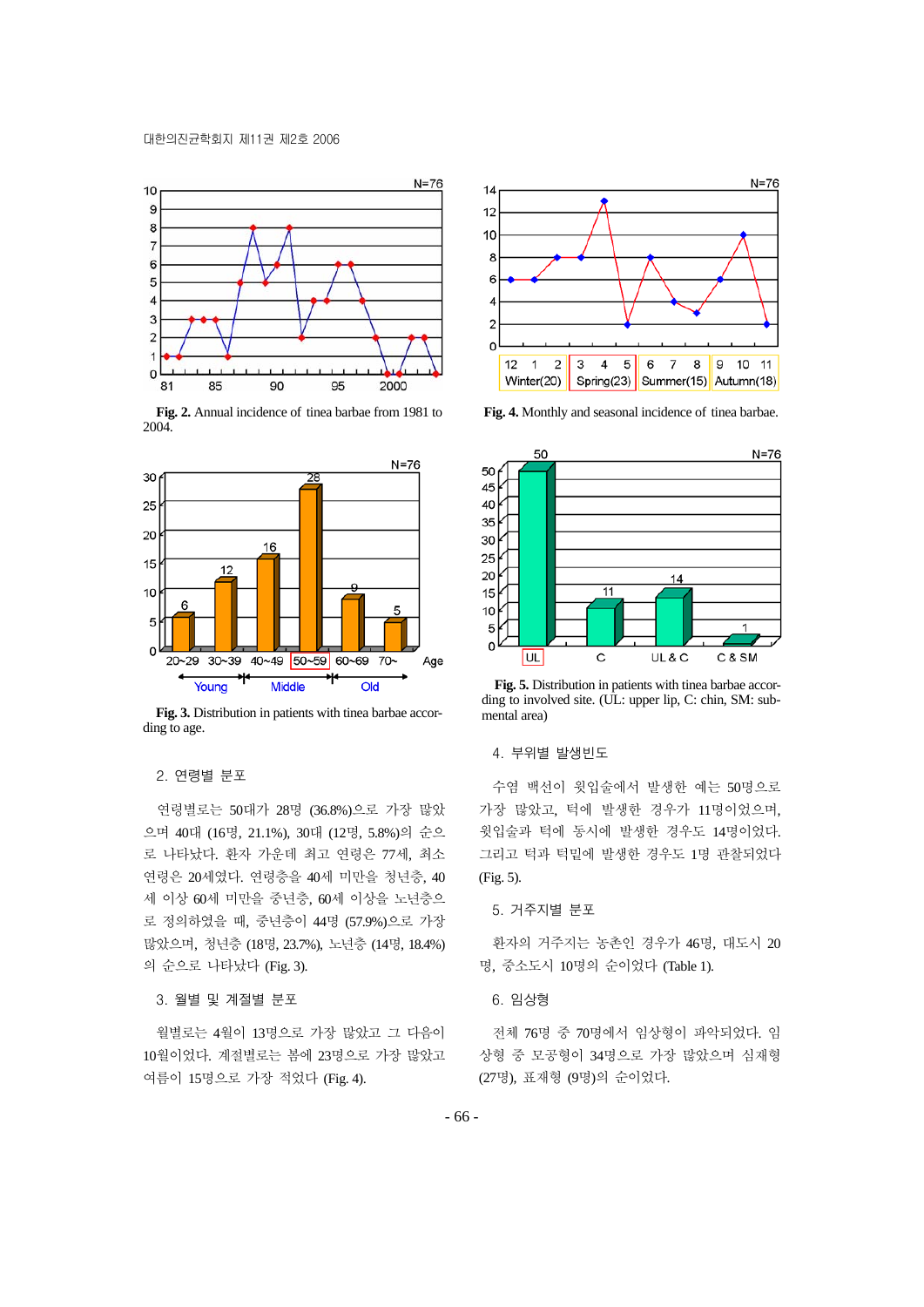**Table 1.** Distribution of subject according to a place of residence

| Metropolitan Small Rural Total<br>Area |    | City | Area |    |
|----------------------------------------|----|------|------|----|
| No. of patient                         | 46 | 10   | 20   | 76 |

**Table 2.** Relation beween age distribution and clinical type

|    |                |                  |        | $20 \sim 30 \sim 40 \sim 50 \sim 60 \sim 70 \sim$ Total<br>29 39 49 59 69 70 Total |        |    |
|----|----------------|------------------|--------|------------------------------------------------------------------------------------|--------|----|
| S. |                |                  |        | 1 1 1 4 0 2                                                                        |        |    |
| Sy | $\overline{4}$ |                  |        | 5 7 12 5 1                                                                         |        | 34 |
| D  | $\Omega$       |                  | 4 7 11 |                                                                                    | 4 1 27 |    |
|    |                | Total 5 10 15 27 |        | 9                                                                                  |        | 70 |

S: superficial type, Sy: sycosiform type, D: deep type

**Table 3.** Relation beween seasonal distribution and clinical type

|       |    |    | Winter Spring Summer Autumn Total |   |    |
|-------|----|----|-----------------------------------|---|----|
| S     |    |    |                                   |   |    |
| Sy    | 10 |    | 8                                 | 9 | 34 |
| D     | 6  | 12 | 5                                 |   | 27 |
| Total | 18 | 20 | 15                                |   | 70 |

S: superficial type, Sy: sycosiform type, D: deep type

1) 연령별 분포와 임상형

모든 임상형이 50대에서 발생빈도가 가장 높았다 (Table 2).

2) 계절별 분포와 임상형

표재형과 모공형은 계절별로 발생빈도의 차이가 없었다. 반면 심재형은 다른 계절에 비해 봄에 발생 빈도가 높았다 (Table 3).

3) 거주지별 분포와 임상형

표재형은 거주지별로 발생빈도가 비슷했다. 그러 나 모공형과 심재형은 농촌에서의 발생빈도가 높았 다 (Table 4).

7. 직업별 분포

전체 76명 중 46명에서 직업을 확인할 수 있었으 며, 이 중 농부가 23명으로 가장 많았고, 상업 종사

|               |  | <b>Table 4.</b> Relation beween residential distribution and |  |
|---------------|--|--------------------------------------------------------------|--|
| clinical type |  |                                                              |  |

|       | Metropolitan<br>Area | Small<br>City  | Rural<br>Area | Total |
|-------|----------------------|----------------|---------------|-------|
| S     |                      | $\mathfrak{D}$ | 3             |       |
| Sy    | 6                    | 3              | 25            | 34    |
| D     |                      | 5              | 15            | 27    |
| Total | 17                   | 10             | 43            | 70    |

S: superficial type, Sy: sycosiform type, D: deep type

**Table 5.** Distribution of subject according to occupation

| Occupation                 | No. of Patients |
|----------------------------|-----------------|
| Farmer                     | 25              |
| Clerk                      | 4               |
| Commercial business        | 4               |
| <b>Construction worker</b> | 3               |
| Laborer                    | 2               |
| Livestock raiser           | 2               |
| Public servant             | 2               |
| Driver                     | 1               |
| Soldier                    | 1               |
| Veterinarian               | 1               |
| Unemployed                 | 1               |
| Unknown                    | 30              |
| Total                      | 76              |

자와 회사원이 각각 4명이었다 (Table 5).

8. 병발 백선의 유무 및 종류

전체 76명 중 36명에서 다른 백선이 동반되었다. 무좀이 단독 혹은 다른 백선과 함께 발생한 경우가 22명으로 가장 많았으며 얼굴 백선이 13명이었고 샅 백선이 1명이었다. 무좀이 동반된 경우, 손발톱무좀 과 병발한 경우가 11명으로 가장 많았고 무좀 단독 으로 병발한 경우가 7명이었다 (Table 6).

9. 진균배양검사

전체 76명 중 70명에서 진균배양검사를 시행하였 고, 59명에서 양성 소견을 보여 84.3%의 배양률을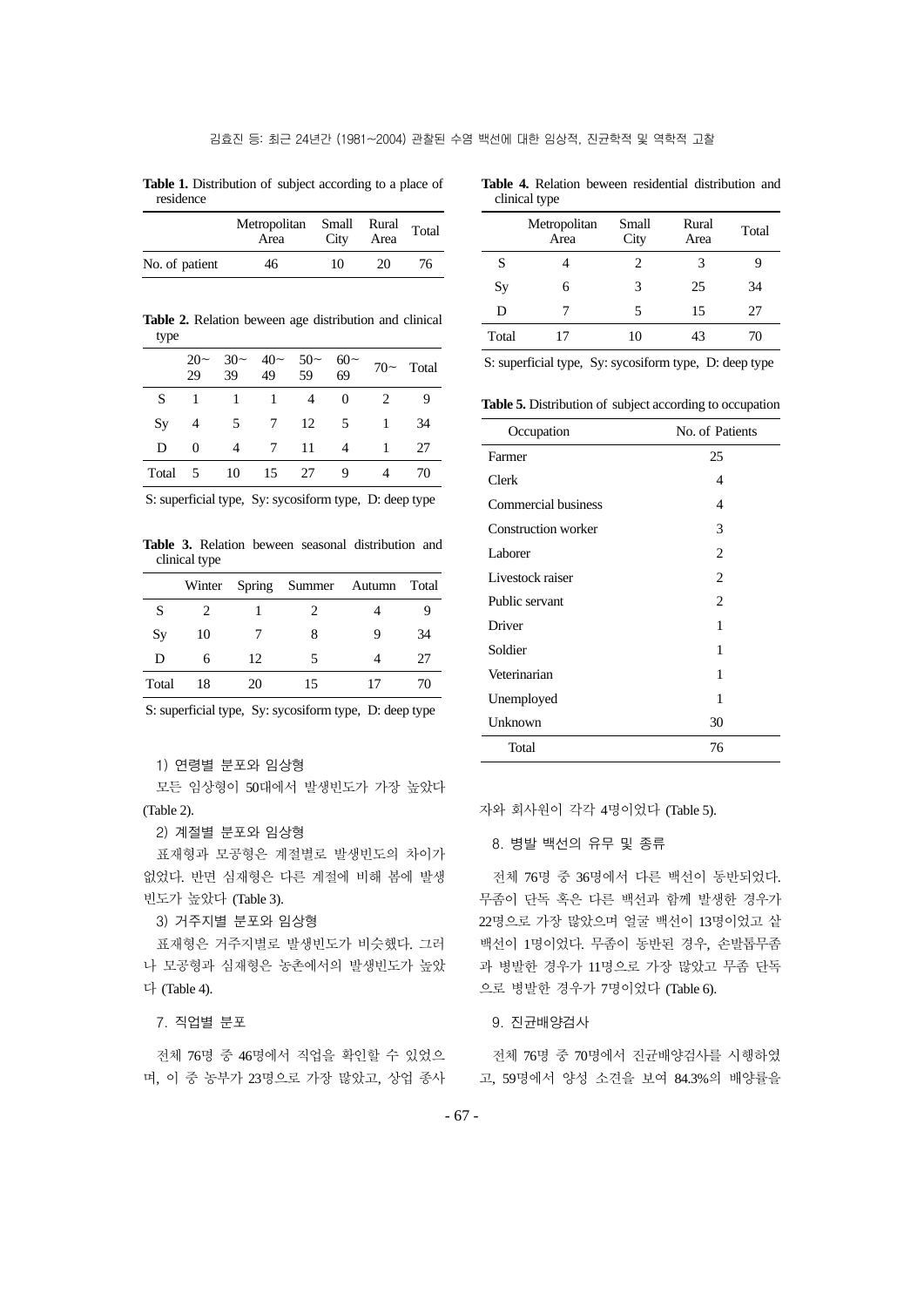| <b>Concurrent Dermatophytoses</b> | No. of Patients                |
|-----------------------------------|--------------------------------|
| F                                 | 13                             |
| $P + U$                           | 11                             |
| P                                 | 7                              |
| $P + Co$                          | 2                              |
| Cr                                | 1                              |
| $P+M$                             | 1                              |
| $P + M + U$                       | 1                              |
| .<br>- -                          | $\sim$ $\sim$<br>$\sim$ $\sim$ |

**Table 6.** Type of concurrent dermatophytoses

Co: tinea corporis Cr: tinea cruris F: tinea faciei

보였다. 배양된 균주는 *Trichophyton(T.) rubrum*이 32예로 가장 많았고, *T. mentagrophytes*가 19예, *T. verrucosum*이 8예였다. 그리고 다른 백선이 병발한 36명에서 수염 백선 원인균과 같은 균종이 동정된 예가 19명이었다.

1) 임상형과 배양 균주

진균배양검사상 양성 소견을 보인 59명중 57명 에서 임상형이 파악되었다. 표재형은 9예 모두에서 *T. rubrum*이 배양되었다. 모공형은 *T. rubrum*이 배양 된 경우가 17명으로 가장 많았고 *T. mentagrophytes* 가 10명에서 배양되었고 *T. verrucosum*이 1예 관찰 되었다. 반면 심재형의 경우 *T. mentagrophytes*가 동 정된 예가 9예로 가장 많았고 *T. verrucosum* (7명), *T. rubrum* (4명)의 순으로 나타났다 (Fig. 6).

2) 거주지별 분포와 배양 균주

농촌에 거주하는 환자들에서는 *T. rubrum*과 *T. mentagrophytes*가 각각 14명이었고, *T. verrucosum*도 5명으로 중소도시나 대도시에 비해 빈도가 높게 나 타났다. 반면 중소도시, 대도시에 거주하는 환자에서 는 *T. mentagrophytes*, *T. verrucosum*에 비해 *T. rubrum* 의 비율이 높게 나타났다 (Fig. 7).

#### 고 찰

수염 백선은 얼굴 및 목의 수염 부위에 국한되어 발생하는 백선이다. 이는 얼굴 및 목에 성모가 나는 사춘기 이상의 남성에만 적용된다. 수염 백선은 발 생빈도가 흔하지는 않으나, 기후적으로는 고온 다습



M: tinea manus P: tinea pedis U: tinea unguium **Fig. 6.** Relation beween clinical type and causative agent (n=57).



**Fig. 7.** Relation beween residential distribution and causative agent (n=59).

한 지역에서 잘 발생하는 것으로 알려져 있다<sup>1,2</sup>. 과 거에는 소독되지 않은 면도기를 여러 사람이 사용하 면서 쉽게 전염되었는데, 이러한 이유로 수염 백선 을 'barber's itch' 라고도 하였다. 그러나 개인의 위생 상태가 좋아지고 1회용 면도기가 보편화됨에 따라 면도기에 의한 전염의 빈도는 감소하였다. 반면 최 근에는 시골 거주자들에게 호동물성 균주에 의한 감염이 증가하고 있는 추세이다5,6. 이 외에도 스테 로이드 연고 도포, 수염을 기르는 행태, 애완 동물 과의 접촉도 수염 백선의 발병에 관여하는 것으로 알려져 있다<sup>7</sup> . 국내의 수염 백선에 대한 자료로는 소수의 증례보고만 있어3,4, 발생빈도나 발병원인에 대한 다양한 자료를 찾기가 쉽지 않아 역학적 고찰 을 하기는 어려웠다.

수염 백선은 임상 양상에 따라 심재형 (deep type),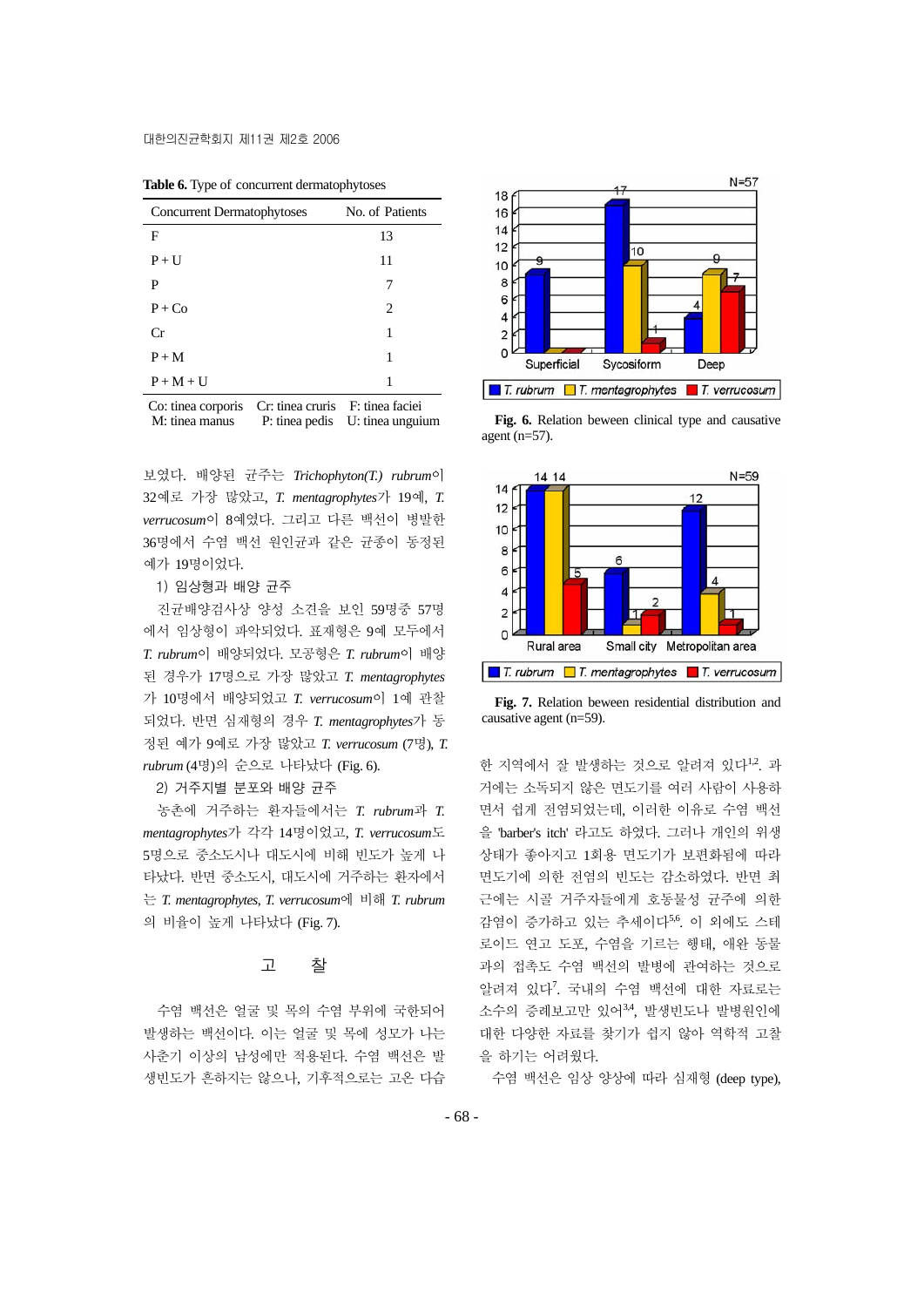표재형 (superficial type), 모공형 (sycosiform type)의 3가지로 분류되며, 저자에 따라서는 표재형과 모공 형을 표재형으로 합쳐 2가지로 분류되기도 한다3. 심재형은 주로 농포와 표피로 굴 (sinus)이 형성되어 있는 염증성 홍반성 결절 양상으로 나타나며, 농양, 종양의 형태를 보이기도 하며 대개 심한 염증을 동 반한다<sup>8</sup> . 모발은 쉽게 빠지며 탈모된 모공으로부터 농이 배출된다. 림프절염, 발열 등의 전신증상이 동 반되는 경우도 있다. 임상적으로는 보통 털종기증 (sycosis vulgaris)과 감별하여야 하는데, 모발을 당기 면 동통없이 쉽게 빠진다는 점에서 차이가 있다. 심 재형은 주로 *T. mentagrophytes*, *T. verrucosum*에 의해 발생한다. 표재형은 중심부가 홍반성 반의 형태를 띠며, 주변부로는 활동적인 수포성 농포로 이루어져 있고, 대개 염증은 심하지 않다. 얼굴 백선, 몸백선 과 임상 양상이 유사하며, 몸백선을 일으키는 모든 균주에 의해 발생할 수 있다. 모공형은 주로 경한 농포성 모낭염의 형태로 나타난다. 침범된 모발은 대개 건조하고 부서지기 쉽고 통증없이 뽑히는데, 이때 뽑힌 모근은 완전한 상태를 유지하고 있다. 모 공형의 주 원인균은 T. rubrum, T. violaceum이다<sup>1~3</sup>.

수염 백선은 호동물성 균주와 호인성 균주 모두에 의해 발생할 수 있다. 호동물성 균주는 주로 말, 소, 양, 고양이, 개와 같은 동물을 통해 감염되는데, 호 인성 균주에 비해 심한 염증을 유발하며, 백선종창 (kerion) 형성의 주된 균주로 알려져 있다. 백선종창 형성의 기전으로 진균 대사물 혹은 독소의 확산으로 인해 발생할 가능성도 있으나 피부사상균의 항원에 대한 면역학적 반응으로 인해 발생할 가능성이 더 높은 것으로 알려져 있다<sup>9</sup>. 호동물성 균주 가운데 *T. mentagrophytes*, *T. verrucosum*이 흔한 것으로 보고 되었고<sup>7</sup> , *Microsporum(M.) canis*, *T mentagrophytes var interdigitale*, *T. mentagrophytes var erinacei*에 의한 수 염 백선도 드물게 보고되었으며1,5,7,10,11, 토양친화성 균주인 *M. gypseum*에 의한 예도 보고되었다12. 호인 성 균주로는 *T. rubrum*이 대표적이며 *Epidermophyton*  floccosum에 의한 수염 백선도 드물게 보고되었다<sup>13</sup>. 호인성 균주에 의한 수염 백선은 주로 무좀, 손발톱 무좀, 몸백선과 같은 병발 백선의 자가접종에 의해 발생하며<sup>6</sup> , 비교적 경한 염증 반응을 일으키나, *T. rubrum*에 의해 백선종창이 발생한 예가 보고되기도 하였다<sup>9,14</sup>

본 연구를 통하여 거주지 별로 농촌 거주자가 많 았고 진균학적 검사상 농촌 거주자에서의 호동물성 균주의 비율이 대도시, 중소도시 거주자에 비해 높 았으며, 농부, 수의사, 축산업 종사자와 같이 가축 에 접촉할 기회가 많은 직업군에서 호발하였다는 점으로 미루어 우리나라에서도 여러 가지 가축과의 직접 접촉이 수염 백선 발생과의 높은 연관성을 가 질 것으로 추정하였다. 또한 수염 백선 환자 76명 중 36명에서 병발 백선이 있었으며 진균배양검사에 서 양성을 보인 59명 중 19명에서 병발 백선과 수염 백선의 병변에서 같은 균종이 배양되었고, 수염 백 선의 발생빈도가 무좀 등의 다른 백선에 비해 훨씬 낮다는 점에서 기존 백선의 자가접종에 의한 수염 백선의 이차적 발생 가능성도 고려하였다. 특히 진 균배양검사상 *T. rubrum*이 가장 많이 배양되었다는 점에서 향후 병발백선의 자가접종을 통한 호인성 균 주의 이동이 수염 백선의 주 감염 경로가 될 가능성 에 대해 생각할 수 있다. 그리고 원인 균주와 임상 형간의 관계에서 호인성 균주에 의해서도 심재형의 임상 양상을 보였으므로, 병발 백선에 대한 철처한 치료를 통하여 수염 백선의 재발을 예방해야 할 필 요성이 있다. 계절별로는 습도가 높은 여름에 많이 발생할 것으로 생각되었으나 실제로는 봄에 가장 많 은 환자가 발생하였다. 이는 기후 외에도 가축 백선 의 발병시기, 계절별 업무에 따른 가축과의 접촉 빈 도의 차이와 같은 다른 인자에 의해 영향을 받은 것 으로 생각된다. 발생 부위는 윗입술에서 많이 발생 하였는데, 숨을 내쉴 때 비강에서 가습된 공기가 국 소적으로 윗입술의 환경을 습윤하게 하여 다른 부위 보다 진균이 자라기에 적합한 환경을 만들 가능성도 생각해 볼 수 있을 것이다.

본 연구를 통하여 24년간 수염 백선에 대해 조사 해 본 바 가축에 의한 감염 뿐만 아니라 병발 백선 의 자가접종에 의한 감염도 비중이 높았다. 따라서 비록 발생빈도는 줄어들고 있을지라도 수염 백선의 철저한 예방을 위해서는 가축의 백선에 대한 관리 및 작업시 주의 뿐만 아니라 병발 백선에 대한 적극 적인 치료가 필요하다고 생각된다.